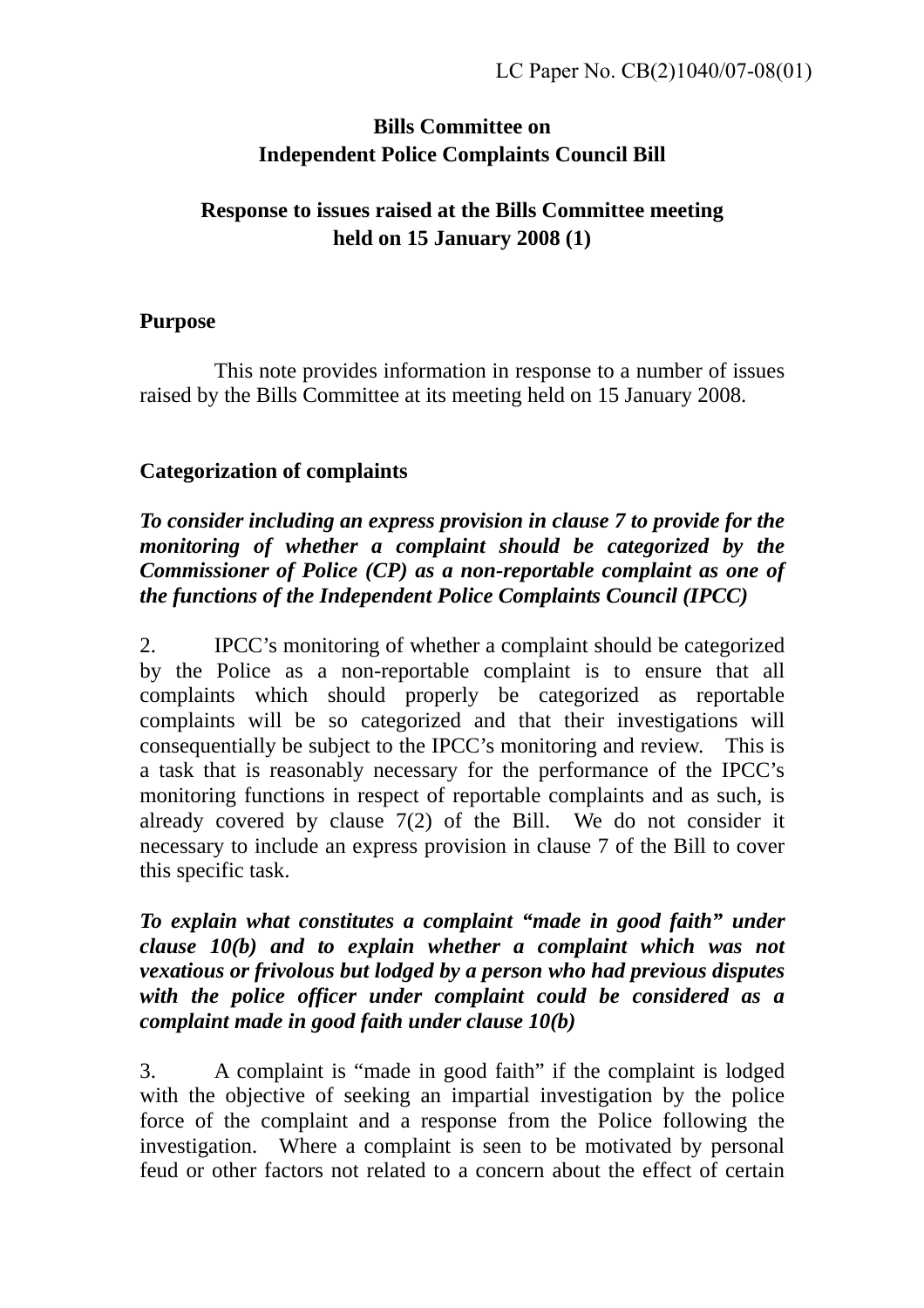police conduct on the complainant, it may be regarded as not being "made in good faith". If a complaint is lodged by a person who had previous disputes with the police officer under complaint, as long as it is not motivated by personal feud and satisfies the other provisions under clause 10, it will be categorized as a reportable complaint.

4. Provisions that exclude the consideration of complaints which are not made in good faith can also be found in other Ordinances. Examples are: section 39(2) of the Personal Data Privacy Ordinance (Cap. 486), and section 10(2) of The Ombudsman Ordinance (Cap. 397) (see relevant extracts at the Annex).

### *To explain with examples the meaning of and need for the term "directly affected" in clause 10(c)*

5. Clause 10 of the Bill provides that a complaint must be categorized as a reportable complaint if, in addition to satisfying the other provisions under that clause, it is made by or on behalf of a person "directly affected" by the conduct of a member of the police force, or any practice or procedure adopted by the police force. The intention is to cover complaints made by persons who are personally aggrieved by the police conduct concerned (or the representatives of such persons as provided for under clause 14). Examples of reportable complaints made by "directly affected" persons include –

- (a) if the complaint relates to the conduct of a member of the police force while on duty or in the execution or purported execution of his duties (clause  $10(a)(i)$ ) - A police officer in uniform utters abusive language when dealing with a member of the public during an enforcement action. That member of the public is a "directly affected" person:
- (b) if the complaint relates to the conduct of a member of the police force who identified himself as such a member while off duty (clause  $10(a)(ii)$ ) - An off-duty police officer is involved in a dispute with a member of the public during a traffic accident. The police officer makes his police identity known to that member of the public, who subsequently complains against the former for "unnecessary use of authority". That member of the public is a "directly affected" person; and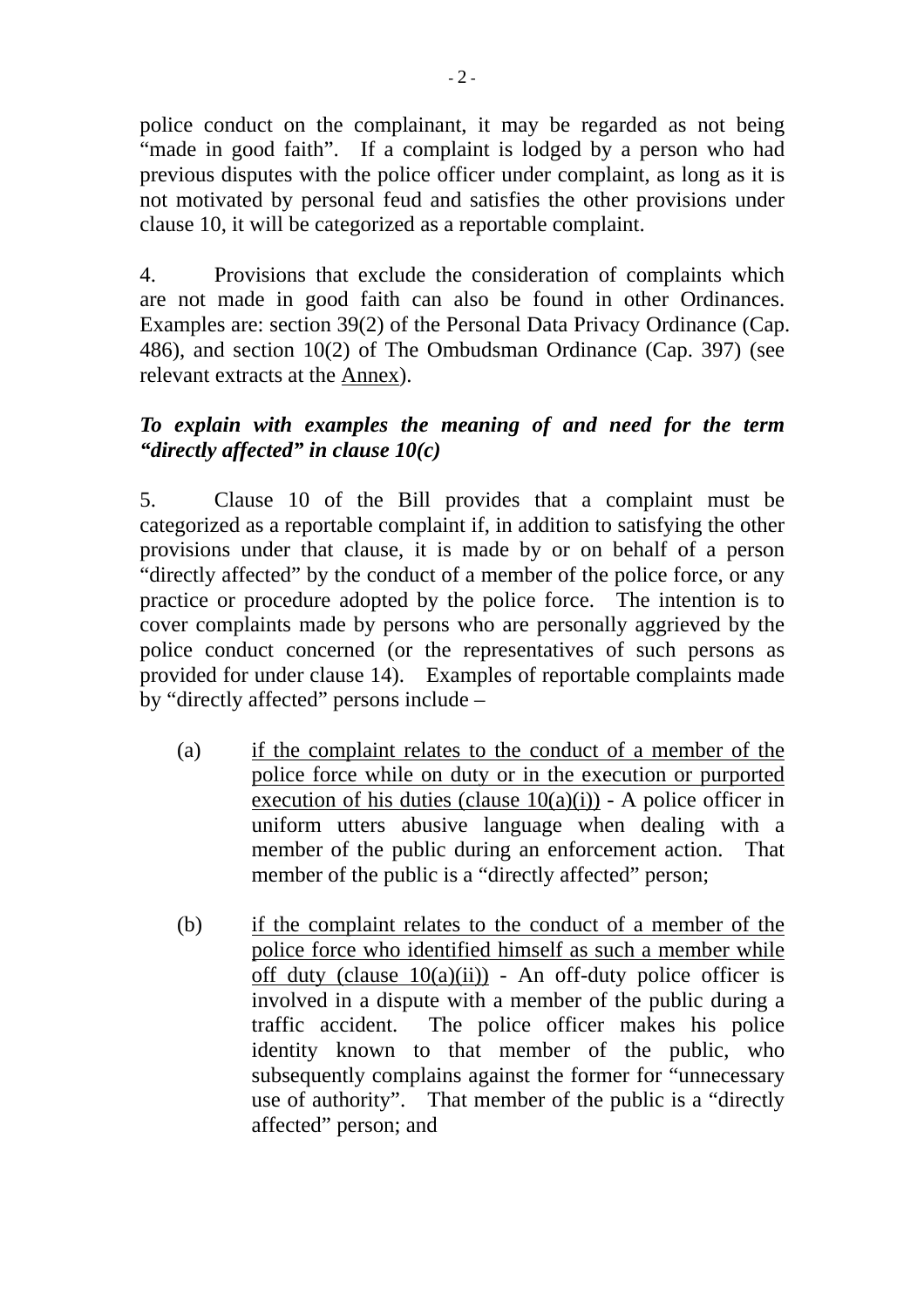(c) if the complaint relates to any practice or procedure adopted by the police force (clause  $10(a)(iii)$ ) - A taxi driver affected by the Police's road diversion measures during a public procession complains against such diversion measures. That taxi driver is a "directly affected" person.

### *To consider including a complaint relating to the conduct of a member of the police force believed to be on duty but had not identified himself as such a member as a reportable complaint*

6. If the Complaints Against Police Office receives a complaint from a personally aggrieved party relating to the conduct of a member of the police force believed to be on duty but who had not identified himself as such a member, it will ascertain the facts of the case and verify whether the complainee is actually a member of the police force. If such verification confirms that the complainee is a member of the police force (and hence the complaint is covered under clause  $10(a)(i)$ ) and the complaint satisfies the other provisions under clause 10, it will be categorized as a reportable complaint. We therefore do not consider it necessary to make additional provisions in the Bill to cover such complaints.

Security Bureau February 2008